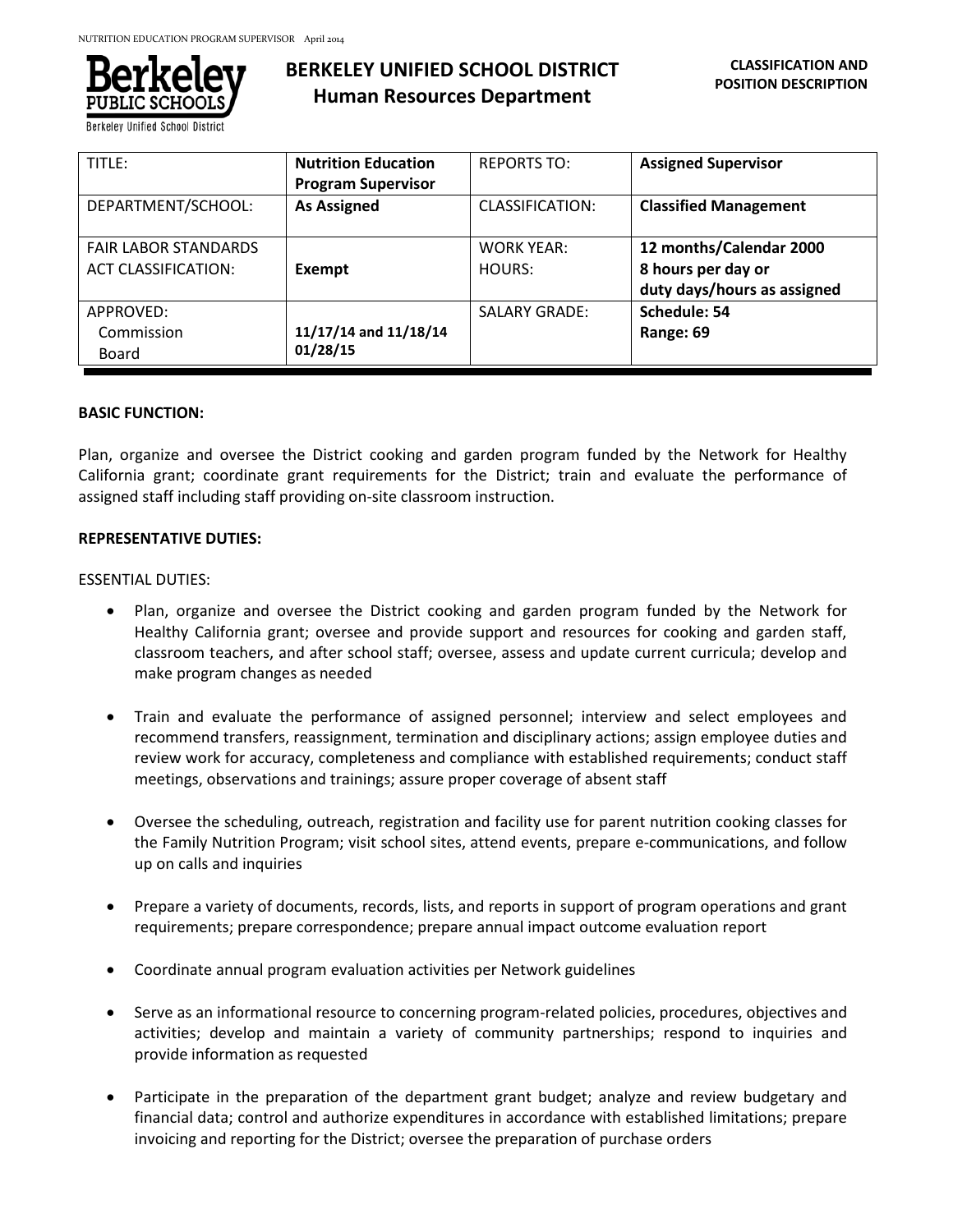- Operate a variety of standard office equipment including a telephone, copier, computer and assigned software; drive a vehicle to various sites to conduct work
- Attend a variety of meetings, training sessions, workshops, conferences and seminars
- Oversee and participate in a variety of special projects as assigned
- Oversee and participate in updating webpage content with the District's Information Technology Department as needed

OTHER DUTIES: Perform related duties as assigned

#### **KNOWLEDGE AND ABILITIES:**

KNOWLEDGE OF: Principles and practices of supervision and training Policies and objectives of assigned programs Budget preparation and control Requirements of the Network for a Healthy California grant Applicable federal, State and local laws, regulations and court decisions applicable to assigned area of responsibility Nutrition education and/or school garden curricula Public outreach and involvement techniques Record-keeping techniques Oral and written communication skills Interpersonal skills using tact, patience and courtesy Modern office practices, procedures and equipment Operation of a computer and assigned software Public speaking techniques ABILITY TO: Plan, organize and oversee the District cooking and garden program Coordinate grant requirements for the District Train and evaluate the performance of assigned staff including staff providing on-site classroom instruction Evaluate and determine need for curricula or program changes Analyze situations accurately and determine appropriate course of action Prepare and maintain records, lists and reports related to assigned activities Interpret, apply and explain rules, laws, regulations, policies and objectives of assigned programs Interpret and respond to internal and external customer needs and expectations

Coordinate and integrate multiple program work activities to meet established time lines

Meet schedules and time lines

Work independently with little direction

Communicate effectively both orally and in writing

Establish and maintain cooperative and effective working relationships with others

Operate a computer and assigned software

Plan and organize work